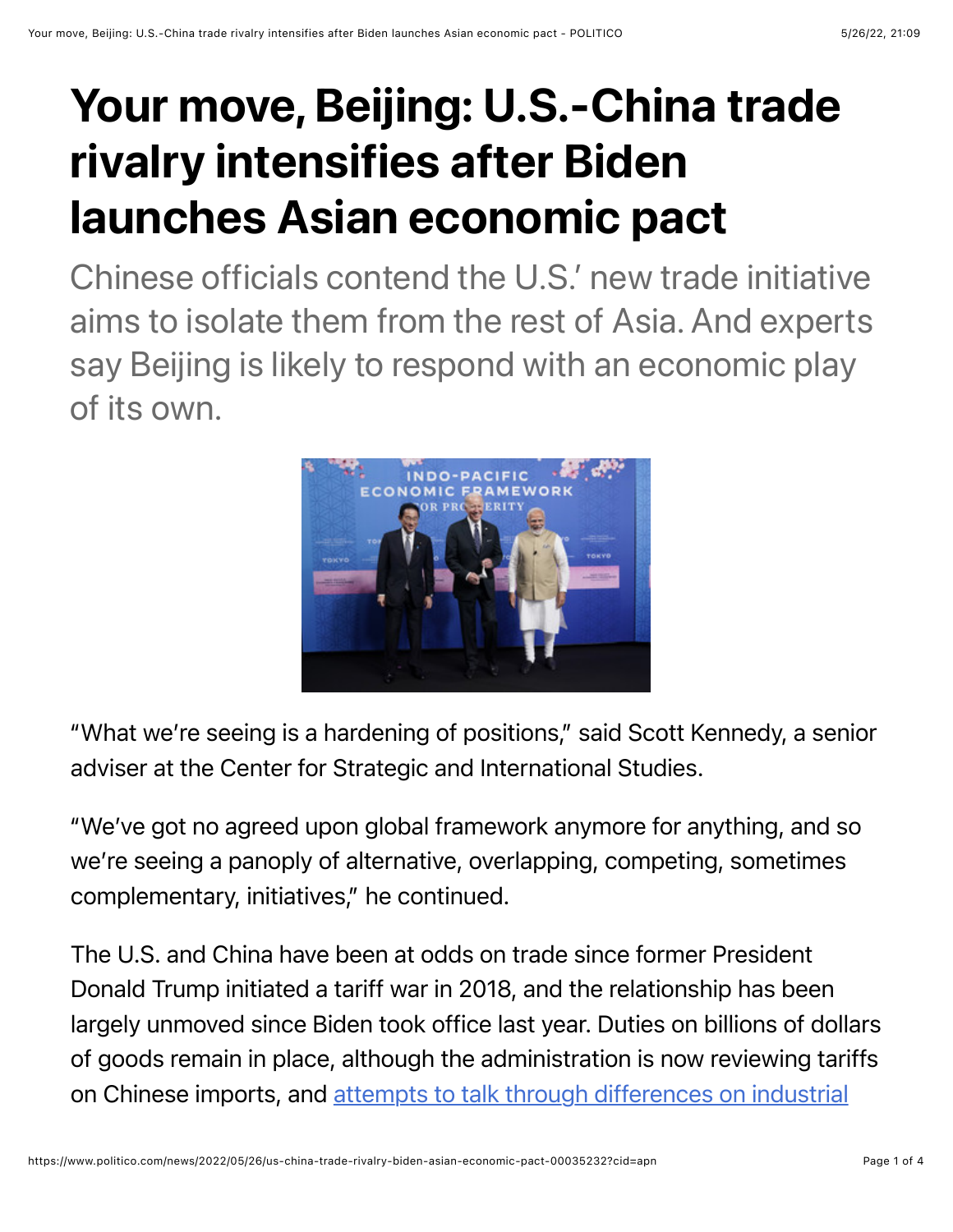## [policy and labor rights have not yielded results.](https://www.politico.com/news/2022/03/30/tai-trade-defense-against-china-00021473)

Industry groups and labor unions have pressed for clarity on Biden's trade approach with Beijing, especially as he has indicated in recent months that tariffs on Chinese imports could be rolled back to help tamp down on inflation. A broad swath of companies and many U.S. lawmakers have asked Biden to reinstate expired tariff exemptions, or to simply ditch the Trump-era duties altogether. And many have [implored Biden to ease hostilities](https://www.politico.com/news/2021/03/18/biden-trade-relief-china-477055) that make it harder to do business in both markets.

Even the Indo-Pacific Economic Framework — the administration's signature economic initiative in Asia — has raised more questions than answers. The arrangement is expected to seek voluntary commitments from countries to fortify supply chains, root out corruption, implement digital regulation and invest in clean energy, but details remain elusive, as do the incentives for participating. Countries that ultimately agree to the framework won't get increased access to the U.S. market, but could draw increased investment from the U.S. or streamlined regulations, for example.

The White House has repeatedly insisted the framework is not designed to force trading partners to choose between the U.S. and China, though a senior administration official said it provides "an alternative to the approach that China is taking in the region." Almost all of the framework's negotiating countries are already party to a separate trade pact with China called the Regional Comprehensive Economic Partnership.

The reality is that China remains a critical trading partner for many Indo-Pacific nations that will participate in Biden's economic framework, not to mention a key source of infrastructure funding and business investment. As the U.S. and China remain locked in their economic rivalry, countries in the region have little choice but to appease both.